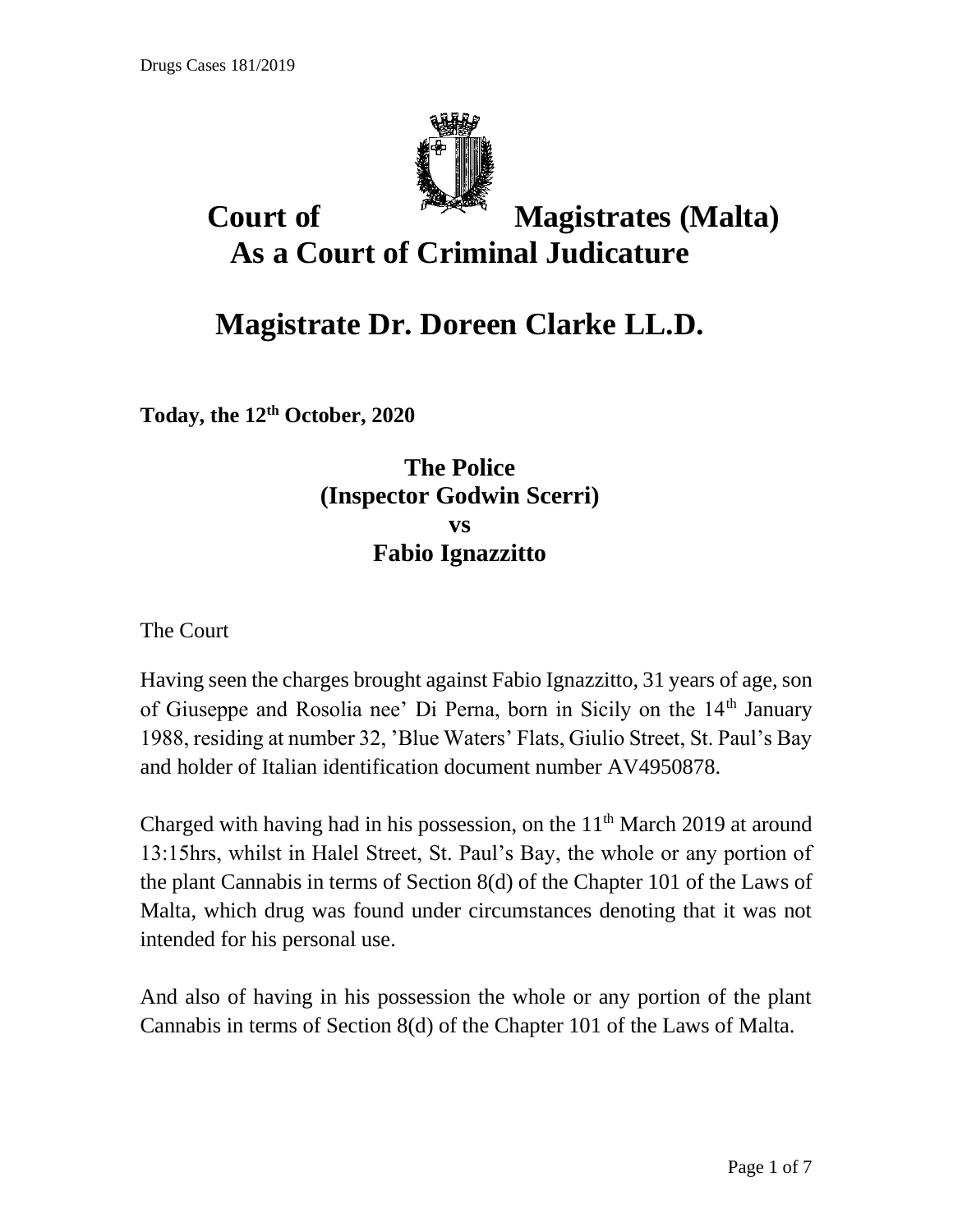The Court was requested to order the accused to pay all necessary Court fees in terms of Article 533(1) of Chapter 9 of the Laws of Malta.

Having seen the Order of the Attorney General<sup>1</sup> issued in terms of section 22(2) of Chapter 101 of the Laws of Malta for this case this case to be tried summarily by this Court sitting as a Court of Criminal Judicature.

Having heard the evidence and the submissions of the parties.

Having seen the acts of the proceedings.

Having considered

These proceedings refer to events which took place on the 11th March 2019 in Triq il-Hallel St Paul's Bay.

**Inspector Godwin Scerri**, the prosecuting officer, gave evidence before this Court<sup>2</sup> to give an overview of the facts of this case and of the investigation carried out. He specified that the defendant was stopped by the traffic wardens on account of a traffic violation and on stopping him the traffic wardens suspected that defendant was smoking a joint. After PS1026 went on site and eventually arrested him, the defendant was taken to the police station and Inspector Scerri took his statement.

**PS1026 Brandon Gauci<sup>3</sup>** explained to the Court that on the 11th March 2019 he was on duty at the Qawra Police Station when, at about 12:45hrs, Local Wardens CO71 and CO774 called for assistance since they had just checked a vehicle in Hallel Street St Paul's Bay and they suspected that there were drugs. PS1026 went on site and he found the defendant sitting in the driver's seat in the vehicle bearing registration number LDD 885. In the search the witness conducted in the vehicle he found various items: a bottle with a suspected joint and a bag containing a substance suspected to be cannabis grass. On finding these items the defendant was arrested and taken to the

<sup>&</sup>lt;sup>1</sup> Exhibited at folio 4.

 $2$  Deposition at folio 14 et seq.

<sup>&</sup>lt;sup>3</sup> Deposition at folio 10 et seq.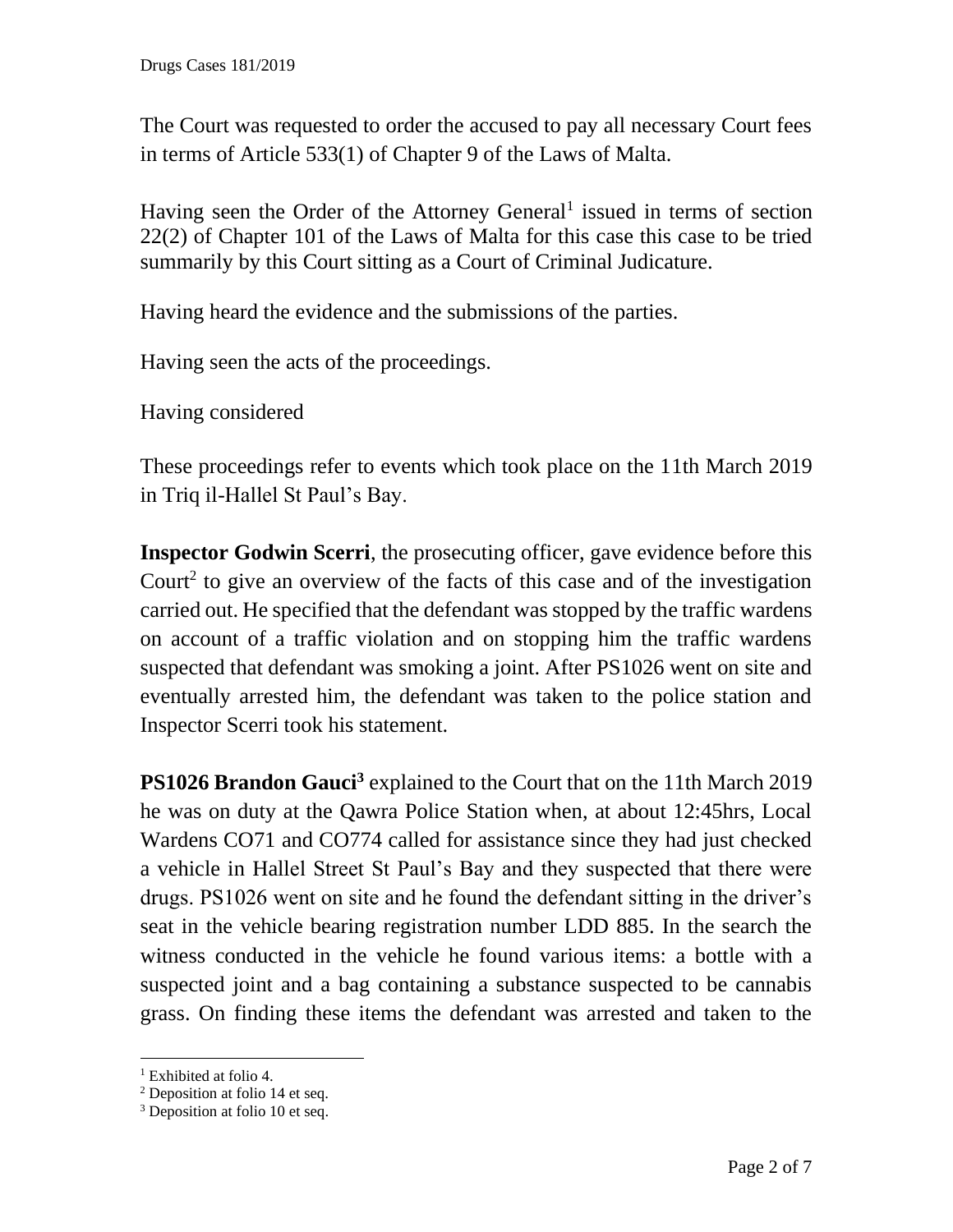police station. Soon after a search was conducted at defendant's residence, Flat 32, Blue Waters Triq Guilio St Paul's Bay but nothing suspicious was found there.

**PC788 Keith Scerri<sup>4</sup>**, who accompanied PS 1026, confirmed the facts as explained by PS1026; he also confirmed that a substance suspected to be cannabis was found in the vehicle.

**CO701 Malcom Gilford**<sup>5</sup> and **CO774 John Naudi**<sup>6</sup> were both produced as witnesses. They confirmed that CO71 Malcolm Gilford stopped the defendant, who was driving a Mazda Demio, because the vehicle had a broken headlamp. On approaching the vehicle CO71 smelt the distinct smell of cannabis so he called his colleague who was close by. They asked the defendant, who was insisting that he had no illegal substances, to go out of the car. They looked inside the car and when they saw the cigarettes and some substance they called the Qawra police station. When PS102 and PC 788 arrived they (the police officers) searched the vehicle. The suspicious objects were seized by the police. The traffic wardens accompanied the two police officers and the defendant to the police station.

In the course of these proceedings an expert, **Gilbert Mercieca**, was appointed to analize the objects and substance seized from defendant. From his deposition<sup>7</sup> and report<sup>8</sup> it results that there were eight partially smoked cigarettes in a metal container, and a plastic bag containing a green substance. The eight cigarettes resulted positive for both tobacco, nicotine and Delta THC (cannabis); the green substance was confirmed to be cannabis. The cannabis which was found in the bag weighed 118.64 grams and has an estimated value of two thousand two hundred and fifty four Euros ( $\epsilon$ 2,254).

<sup>4</sup> Deposition at folio 26 et seq.

<sup>5</sup> Deposition at folio 41 et seq.

<sup>6</sup> Deposition at folio 43 et seq.

<sup>7</sup> At folio 30 et seq.

<sup>8</sup> Doc GM1 at folio 32.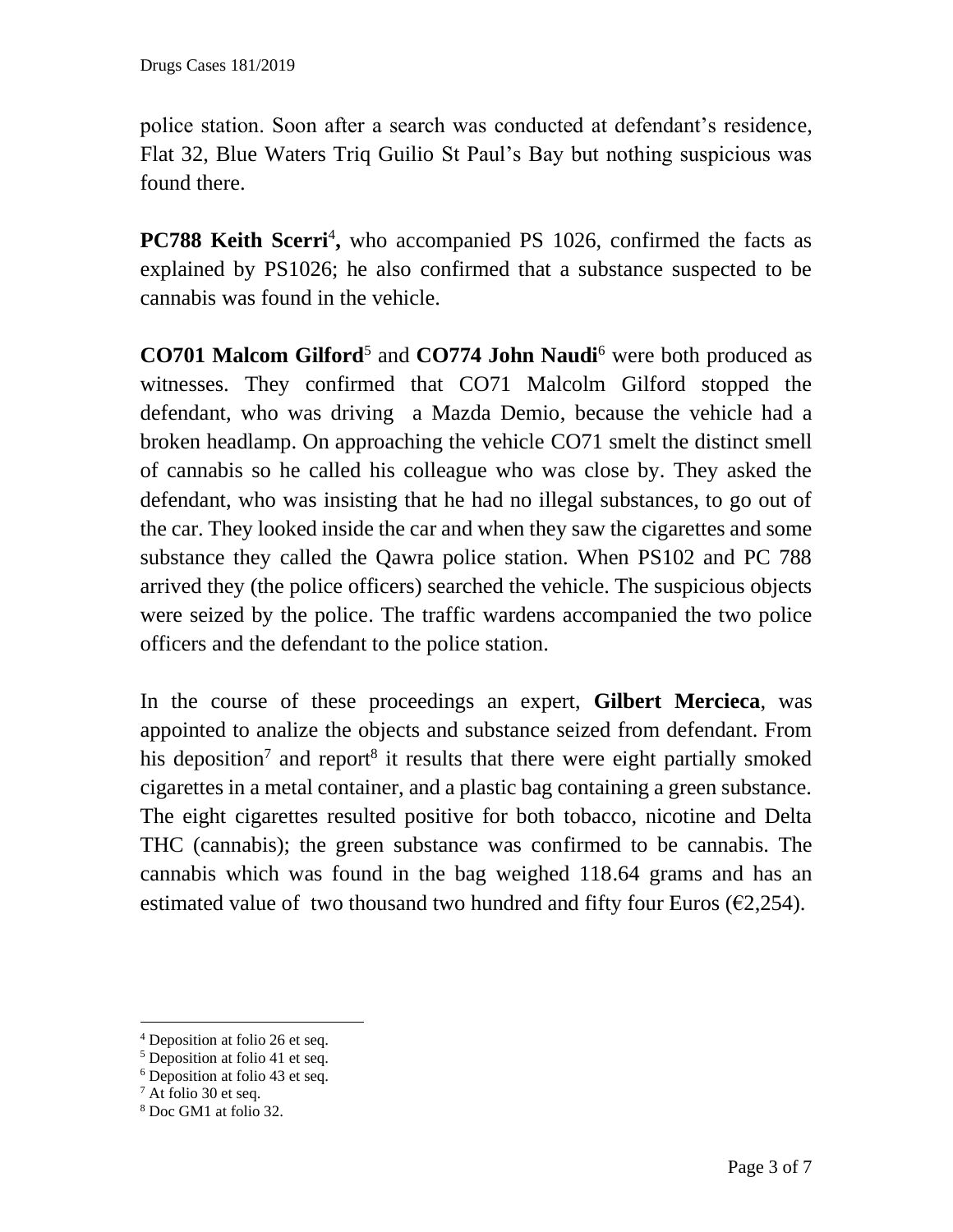The defendant, who chose not to give evidence before the Court, released a statement which is exhibited in the acts of the proceedings<sup>9</sup>. In this statement the defendant admitted that the green substance found in the car was cannabis (he referred to it as marijuna) and that he bought it the day before his arrest, for his personal use. He specified that he bought one hundred and thirty grams for four hundred and thirty Euros and that before his arrest he had already taken two or three grams from the packet to make a joint. In his statement the defendant also indicated from where he bought this cannabis.

A final witness in these proceedings was **Giusi Bronchato**, defendant's partner, who was called to give evidence by the defendant<sup>10</sup>. She explained that she and the defendant have been in a relationship for a number of years and they have a son, with an other child soon to be born. She confirmed that the defendant has a drug problem and that he smokes four or five joints every day. She also said that he used to buy drugs in large quantities because it was cheaper to buy it this way. She also said that since the day of his arrest he has stopped using drugs. Under cross examination she said that defendant stopped using drugs on his on initiative and without seeking any professional help. She also stated that defendant never used drugs in the presence of third parties.

## Having considered

By means of these present proceedings the defendant is being charged with both simple possession and aggravated possession of cannabis.

From the evidence adduced there can be no doubt that the defendant had in his possession 118grams of cannabis and eight partially smoked joints. In reality defendant does not contest this fact however he claims that those drugs were for his own personal use.

Our law does not set out what criteria have to be satisfied in order for possession to be deemed "not for personal use". In fact very often determining

<sup>&</sup>lt;sup>9</sup> Doc GS 2 at folio 17.

<sup>&</sup>lt;sup>10</sup> Deposition at folio 49 et seq.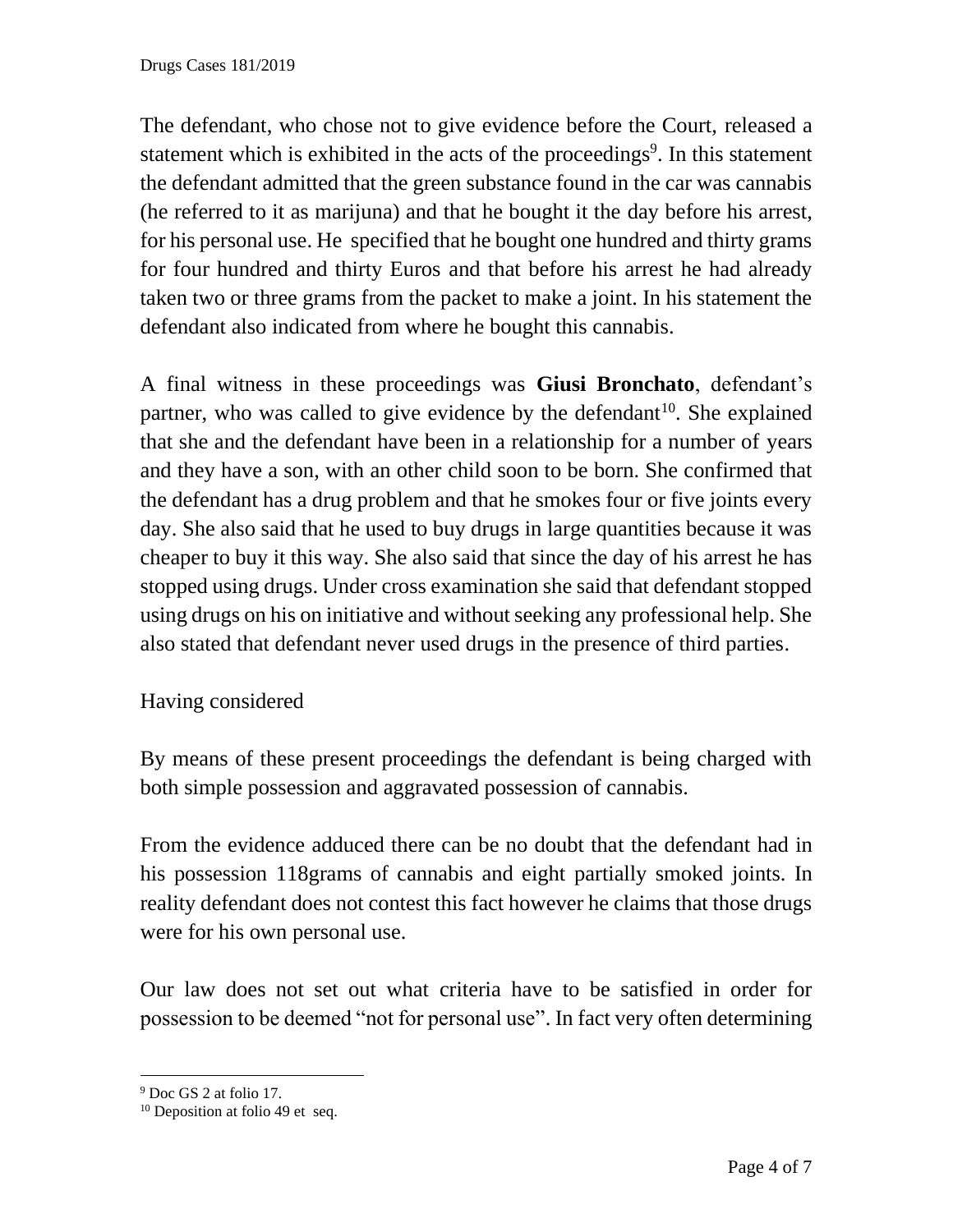whether the drugs found were for personal use or not can present some difficulty.

In the judgement given by the Court of Criminal Appeal in the names Pulizija vs Marius Magri<sup>11</sup> it was held that:

*.... dawn il-kazijiet mhux l-ewwel darba li jipprezentaw certa diffikolta' biex wiehed jiddetermina jekk id-droga li tkun instabet kienitx intiza ghall-uzu personali jew biex tigi spaccata.* 

In this judgement the Court went to state that in these cases the Court must be satisfied that the circumstances in which drugs are found show that they were not intended for personal use. There can be no hard and fast rule as to what these circumstances may be, since one case will vary from the other. One single circumstance however, including the amount of drugs found, may be sufficient to show that the drugs were not for personal use provided that the Court is convinced of this beyond reasonable doubt.

*Il-principju regolatur f'dawn il-kazijiet hu li l-Qorti trid tkun sodisfatta lill hinn minn kull dubju dettat mir-raguni w a bazi talprovi li jingabu mill-prosekuzzjoni li l-pussess tad-droga in kwisjtoni ma kienx ghall-uzu esklussiv jigifieri ghall-uzu biss tal-pussessur. Prova, ossia cirkostanza wahda f'dan ir-rigward tista', skond iccirkostanzi tal-kaz, tkun bizzejjed. (Ara App Krim. "Il-Pulizija vs Carmel Degiorgio" [26.8.1998]. Meta l-ammont tad-droga ikun pjuttost sostanzjali, din tista' tkun cirkostanza li wahedha tkun bizzejjed biex tissodisfa lill-Qorti li dak il-pussess ma kienx ghall-uzu esklussiv tal-hati. (Ara. Appell Kriminali: "il-Pulizija vs Carmelo Spiteri" [2.9.1999].)* 

*Illi pero' kif gie ritenut minn din il-Qorti, kif preseduta, kull kaz hu differenti mill-iehor u jekk jirrizultawx ic-cirkostanzi li jwasslu lillgudikant ghall-konvinzzjoni li droga misjuba ma tkunx ghall-uzu esklussiv tal-akkuzat, fl-ahhar mill-ahhar, hija wahda li jrid jaghmilha l-gudikant fuq il-fattispecji li jkollu quddiemu w ma jistax ikun hemm xi "hard and fast rule" x'inhuma dawn ic-cirkostanzi indikattivi. Kollox jiddependi mill-assjem tal-provi w millevalwazzjoni tal-fatti li jaghmlu il-gudikant u jekk il-konkluzzjoni li* 

<sup>&</sup>lt;sup>11</sup> Decided on the 12th May 2005.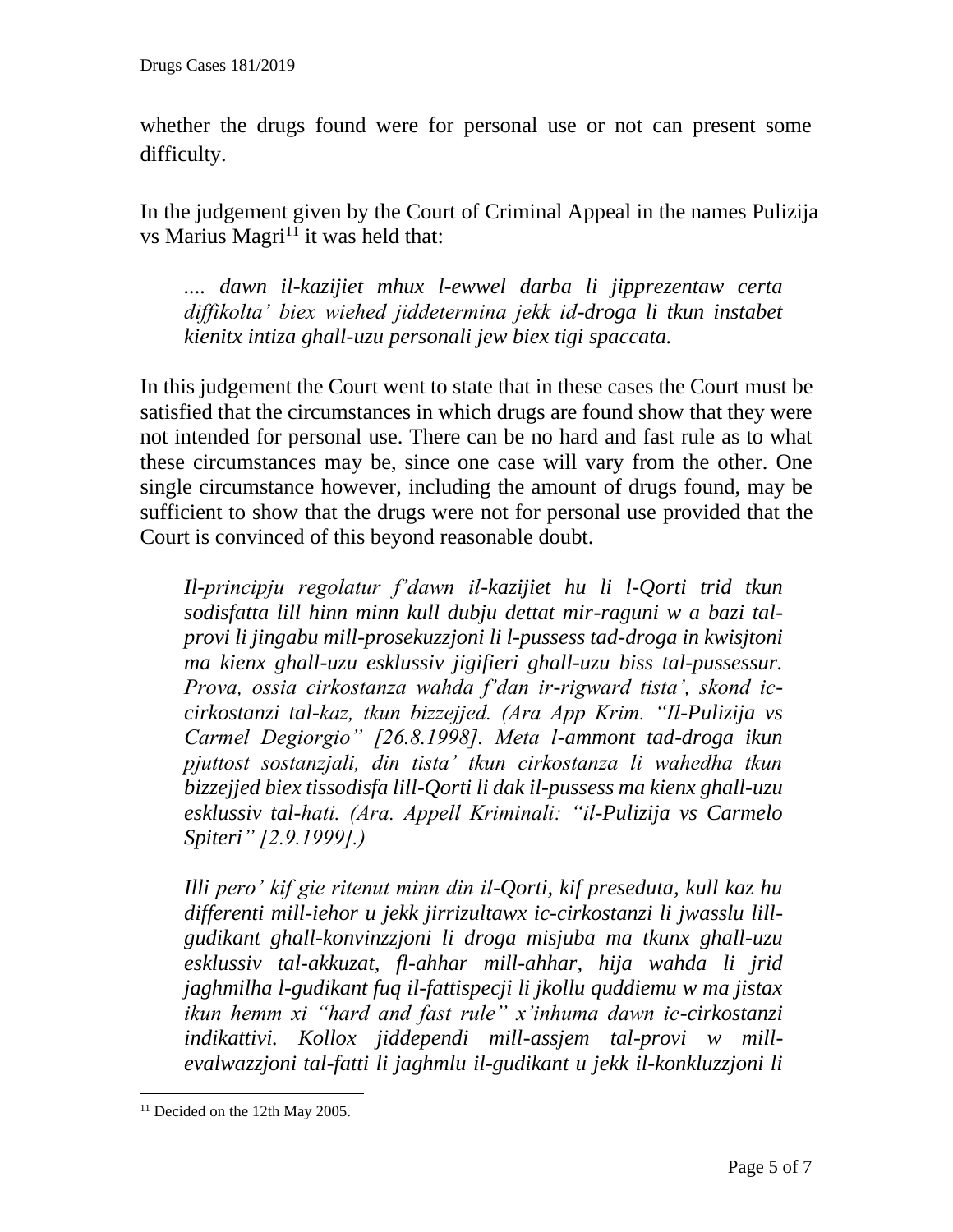*jkun wasal ghaliha l-gudikant tkun perfettament raggungibbli bl-uzu tal-logika w l-buon sens u bazata fuq il-fatti, ma jispettax lil din il-Qorti li tissostitwiha b'ohra anke jekk mhux neccessarjament tkun lunika konkluzzjoni possibbli. (App. Krim. "Il-Pulizijia vs Brian Caruana" [23.5.2002]).* 

This judgement and the principles emerging therefrom have been consistently upheld by our Courts.

From the evidence adduced in this case there appears to be only one circumstance which may be taken as indicative of possession not for personal use: the amount of drugs found. One hundred and eighteen grams is not an insignificant amount of cannabis. Such an amount may in certain cases be taken to denote possession not for personal use, however there are other factors which have to be taken into consideration.

Defendant claims to be a regular user of cannabis. The partially smoken joints, kept in a metal container found in his car, lend credibility to this assertion since there is no forensic or other evidence to suggest that those joints had been used by third parties.

Other than the cannabis, which was kept in one single bag, and the partially smoken joints, no other objects normally associated with the trafficking or sharing of drugs were found, whether in the vehicle driven by the defendant or in his residence.

In view of this and in the absence of any other evidence, the single circumstance of the amount of drugs found, in this case, does not convince the Court that those drugs were not exclusively for defendant's personal use.

Having considered further

With regards to the penalty to be meted out the Court took into consideration the nature of the charge of which defendant is being found guilty, his clean conviction sheet, and his cooperation with the police. The Court is also taking into consideration the amount of drugs found in defendant's possession.